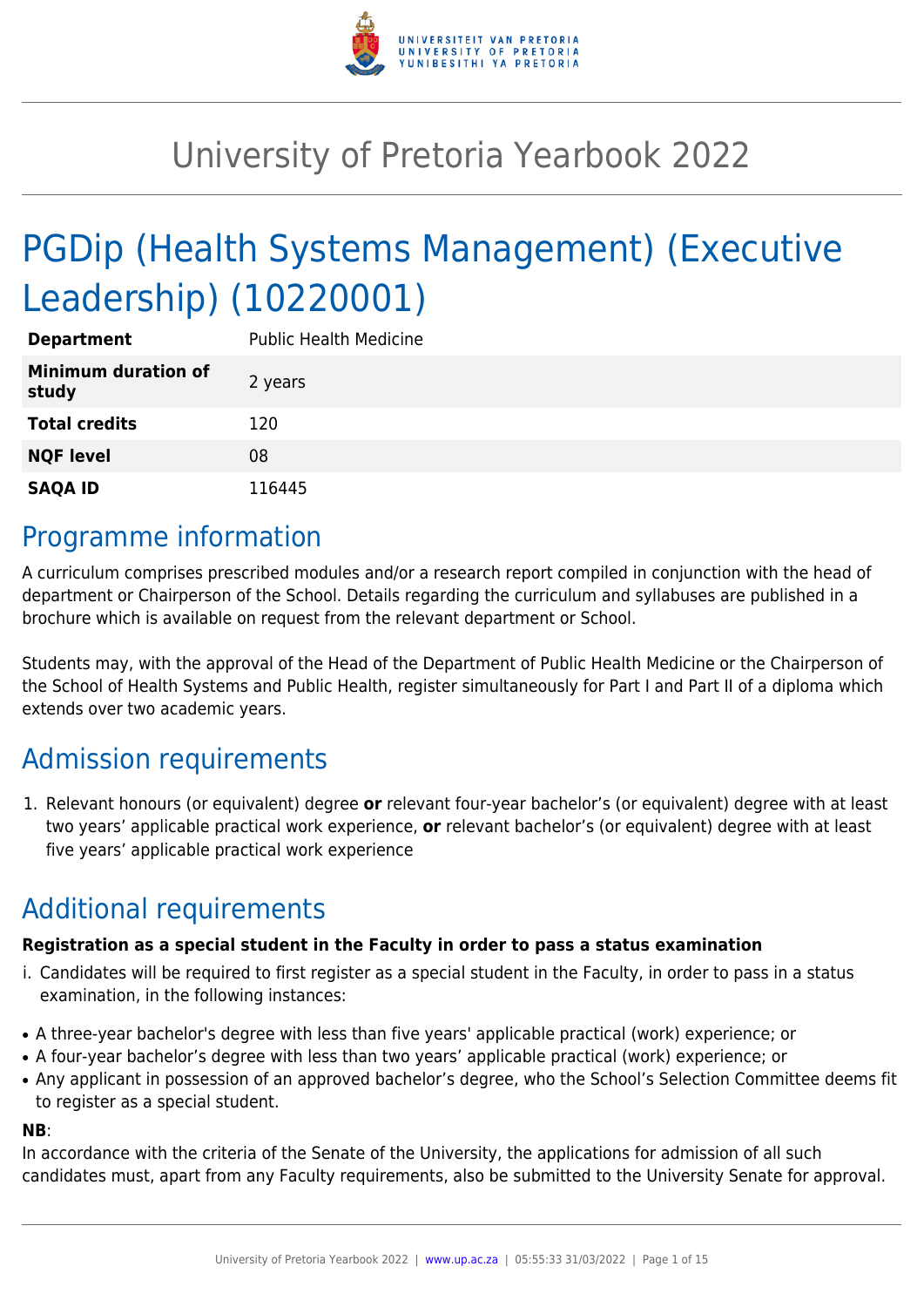

All candidates accepted for postgraduate study (MPH or the Postgraduate Diplomas) must be in possession of a National Senior Certificate with admission for degree purposes.

#### ii. **Pass requirements for the status examination**

- At least 60% must be obtained in the status examination.
- The status examination will be written in June.
- iii. The application of a student who has passed the status examination must be submitted to the Senate of the University for approval. Successful students may then enrol for the degree programme in the following academic year.

#### **Other selection criteria**

(Each on a scale of one to five.)

- Academic merit
- National/International need for public health
- Under-represented groups in public health
- Public health related employment
- Track record e.g. employment, academic, community-building, etc.

### Examinations and pass requirements

Students must attend all lectures and practical classes to the satisfaction of the head of department or the Chairperson of the School before they will be admitted to the examinations. Written, oral and/or practical examinations must be passed in all the modules. All diploma programme summative assessments will be externally moderated.

The minimum pass mark for prescribed modules and the summative assessment is 50%.

Only with the approval of the Chairperson of the School, on the recommendation of the relevant head of department, will a student be allowed to continue his or her studies after having failed two modules (or the same module twice).

A second examination in a module (including the diploma-specific summative assessment) is arranged in conjunction with the relevant head of department.

### Pass with distinction

A diploma is awarded with distinction to a student who has obtained a mark of at least 75% for the externally moderated assessment component as well as a simple (unweighted) average of at least 75% of all the marks for the other required modules for the relevant diploma; excluding PHM 870 Learning in public health 870.

### General information

#### **Concurrent registration for two study programmes**

i. In accordance with the stipulations of the General Regulations, which is mutatis mutandis applicable in the case of postgraduate diploma study, the permission of the Dean is required for concurrent registration, subject to the regulations applicable to the fields of study in question and to any other stipulations the Dean may prescribe. Such a concession may be withdrawn by the Dean if the student does not perform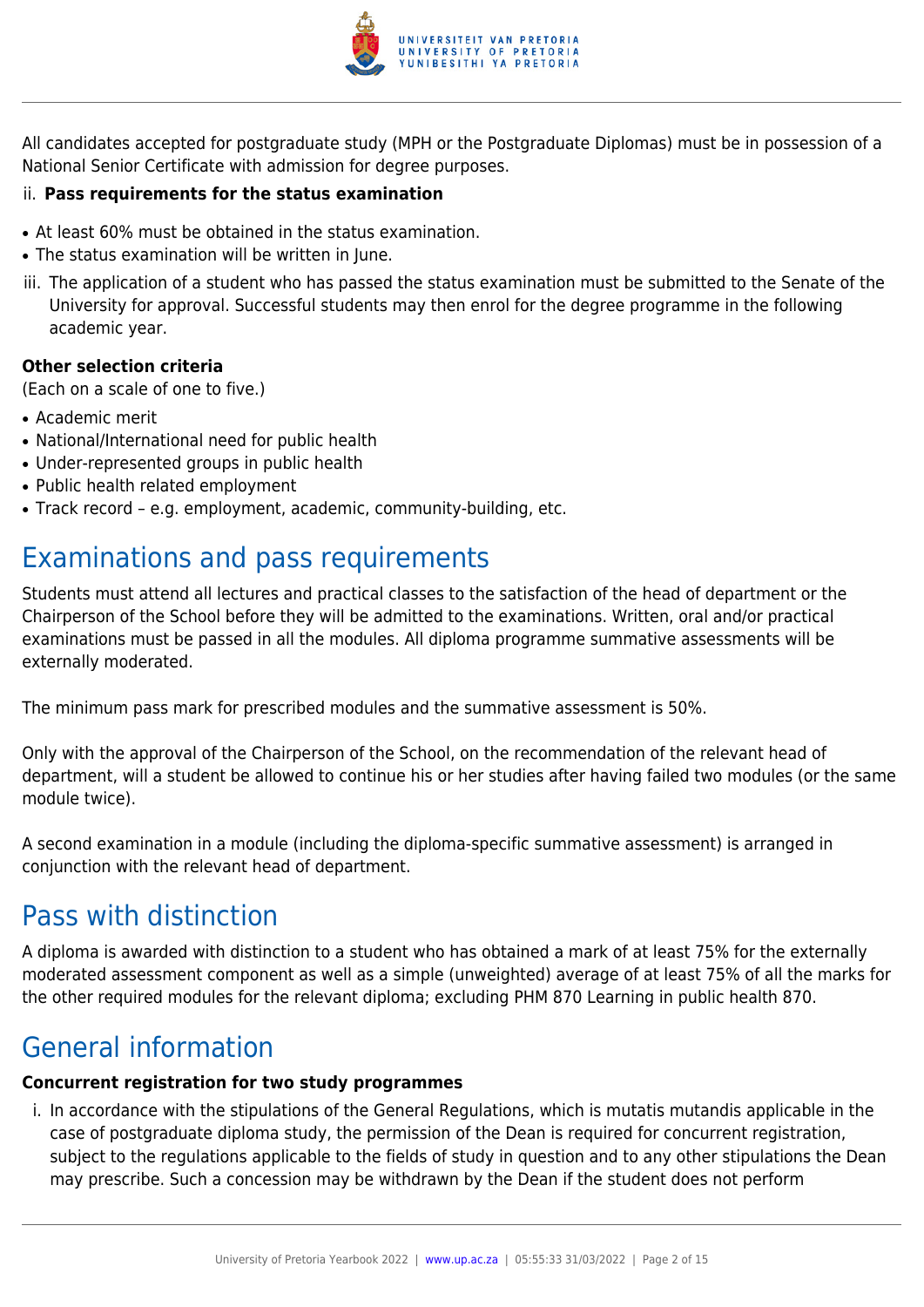

satisfactorily – all assignments and coursework must be completed on time. Concurrent registration will not be accepted as a reason for poor performance or not meeting deadlines for both study programmes.

- ii. In the case of registering concurrently for two study programmes in the School of Health Systems and Public Health and elsewhere, students must obtain the written consent of both the coordinator of their current programme and the coordinator of the second programme (or the track co-ordinator in the case of the MPH), and submit it with a substantiating letter to the School's Academic Programme Committee, for recommendation by the Chairperson of the School, after which the application is submitted to the Dean for approval.
- iii. The School of Health Systems and Public Health states that concurrent registration for two study programmes is a privilege and not a right.
- iv. Concurrent registration must be applied for annually and is granted based on academic performance in the primary degree/diploma programme. If the current field of study is a master's degree, then the second field of study can be a postgraduate diploma.
- v. If the current field of study is a postgraduate diploma, then the second field of study can be another postgraduate diploma.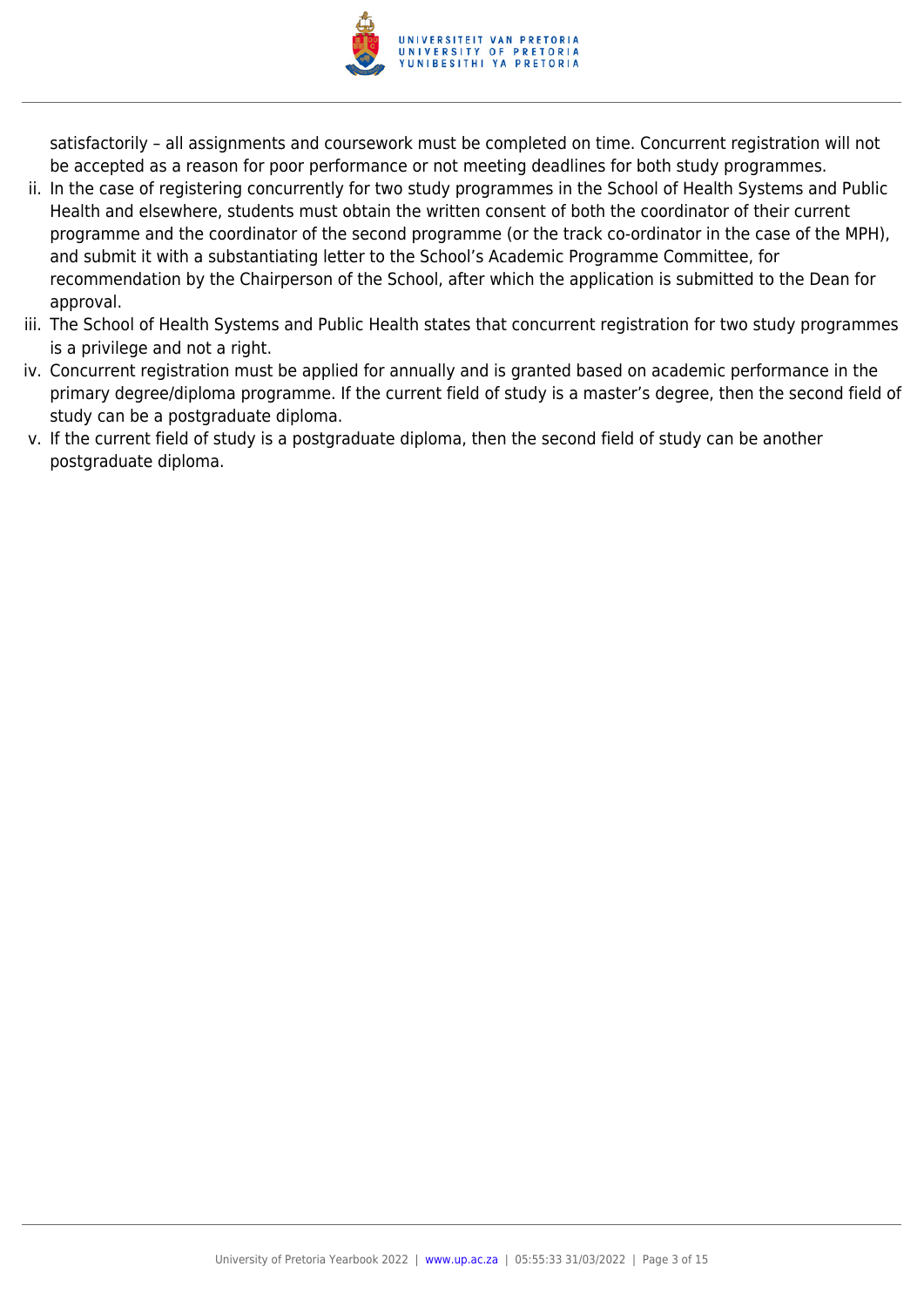

### Curriculum: Year 1

**Minimum credits: 120**

### **Core modules**

#### **Complex problem-solving and negotiating, coherence and coordination 771 (CCC 771)**

| <b>Module credits</b>         | 10.00                                     |
|-------------------------------|-------------------------------------------|
| <b>NQF Level</b>              | 08                                        |
| <b>Prerequisites</b>          | No prerequisites.                         |
| <b>Language of tuition</b>    | Module is presented in English            |
| <b>Department</b>             | School of Health System and Public Health |
| <b>Period of presentation</b> | Year                                      |

#### **Module content**

The public health leader will be equipped with strategies to address difficult and intractable problems at the workplace and assist health workers to become part of the solution by utilising newly acquired problem-solving skills which will have lasting impact in workplace settings. Negotiating techniques will be analysed for different workplace challenges and its application for greater coherence and coordination in the implementation of policy and effective management of its outcomes to improve service delivery.

#### **Ethics and values in healthcare, organisational behaviour change and strategy in health 771 (EOC 771)**

| <b>Module credits</b>         | 10.00                                     |
|-------------------------------|-------------------------------------------|
| <b>NQF Level</b>              | 08                                        |
| <b>Prerequisites</b>          | No prerequisites.                         |
| Language of tuition           | Module is presented in English            |
| <b>Department</b>             | School of Health System and Public Health |
| <b>Period of presentation</b> | Year                                      |

#### **Module content**

The delivery of healthcare services require high ethical values and standards to promote quality of life which improve patient outcomes. The innovative and creative leader in the health sector will be provided with skills in dealing with organisational behaviour patterns which influence behaviour change and policy strategy. The module will focus on the difficulties in changing workplace behaviour and mechanisms of how to sustain change strategies which are workable and enabling.

#### **Health system and transformation policy (political analysis, strategy and finance options) 771 (HPF 771)**

| <b>Module credits</b>      | 10.00                          |
|----------------------------|--------------------------------|
| <b>NQF Level</b>           | 08                             |
| <b>Language of tuition</b> | Module is presented in English |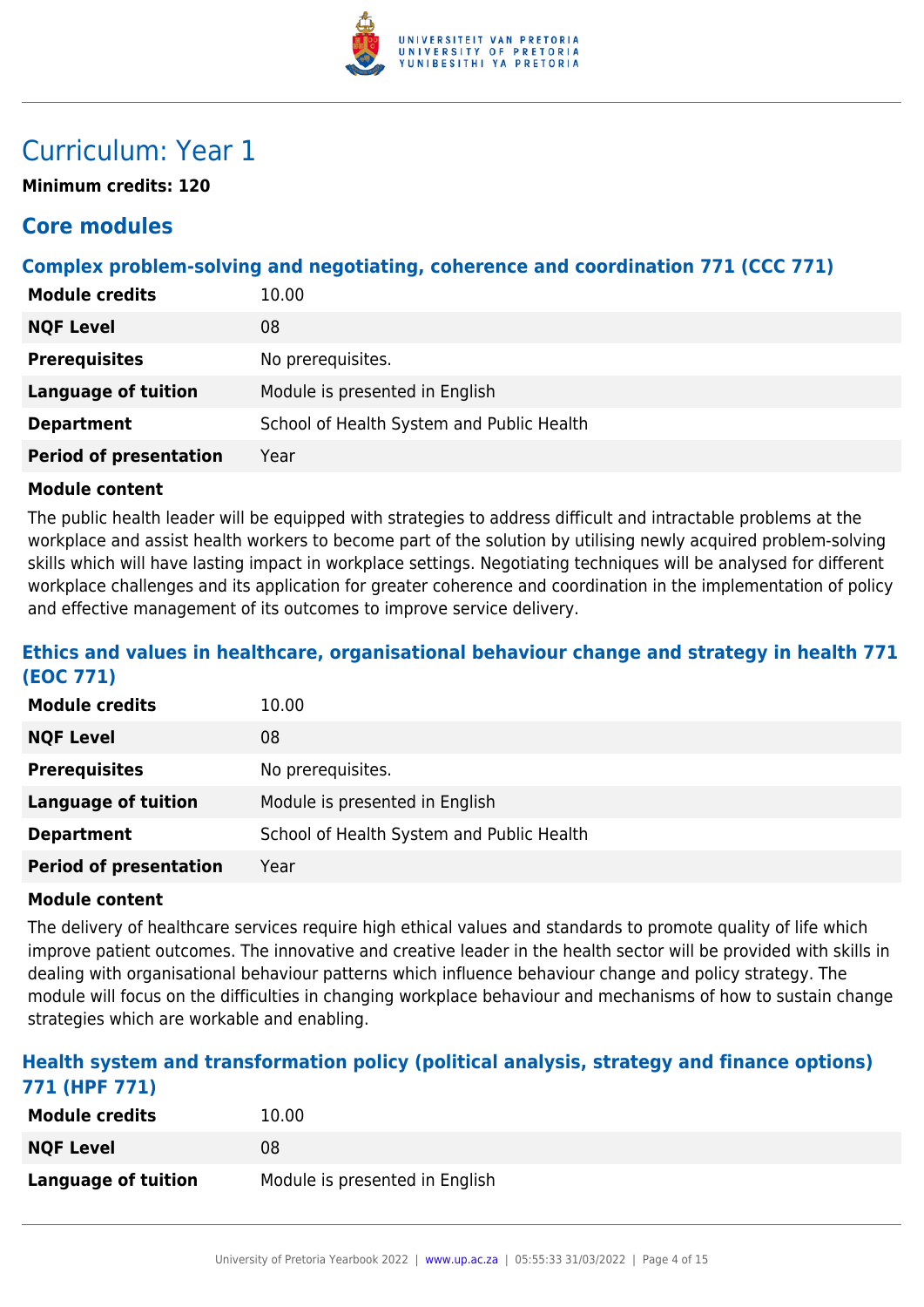

**Department** School of Health System and Public Health

#### **Period of presentation** Year

#### **Module content**

Reform in SA – What is the problem? To include variations among provinces and districts, measurement issues, etc. Financing NHI: Revenue sources (general taxes, payroll taxes, etc.) the role of private insurance, fiscal space and the public finance situation in SA, covering the informal sector, etc.

Pay for performance as a policy tool: practical difficulties and the critical role for management in implementation. Overview of payment: Options for paying doctors and hospitals, the role of contracting, likely consequences and implementation issues. Politics and the reform process: Stakeholder analysis and mobilising support for reform. Financing NHI: Revenue sources (general taxes, payroll taxes, etc.) the role of private insurance, fiscal space and the public finance situation in S.A., covering the informal sector, etc. Organising NHI: national vs. provincial, public vs. quasi-public, roles for private administrators, choices about fiscal autonomy, relationship to various ministries. Government and market failures and the role of the public and private sectors – including corruption issues in both areas. Benefit package and targeting: Introduction to the 'step pyramid'. What should be covered and for whom? What role for co-payments as incentive and revenue source. The developmental transformation of the healthcare system is informed by the political context and the constitutional imperatives for access to care which are the main function of the health system. This module will provide the participant with analytical tools to interpret the political economy of health and to develop strategies which can respond to the health needs on the ground in a practical manner so that the impact of the health policy is understood and how it informs the type of executive leader required to deliver the results of effective and efficient healthcare delivery. Participants will be trained in costing the pooling, provisioning and procurement of health services as District or Hospital Managers to allow for the effective and efficient running of the services over which they have authority. Training will focus on their Units becoming a Cost Centre for the management of the finances allocated by the Provincial Health Authority as well as capacity building in the event that delegations for autonomy is devolved of their level of employment. The importance of performance management will be the focus in relation to optimal budget performance, allocation within the institution as well as meeting performance targets and outcome measures.

#### **Health systems re-engineering including public sector centralisation and decentralisation 771 (HSR 771)**

| <b>Module credits</b>         | 10.00                                     |
|-------------------------------|-------------------------------------------|
| <b>NQF Level</b>              | 08                                        |
| Language of tuition           | Module is presented in English            |
| <b>Department</b>             | School of Health System and Public Health |
| <b>Period of presentation</b> | Year                                      |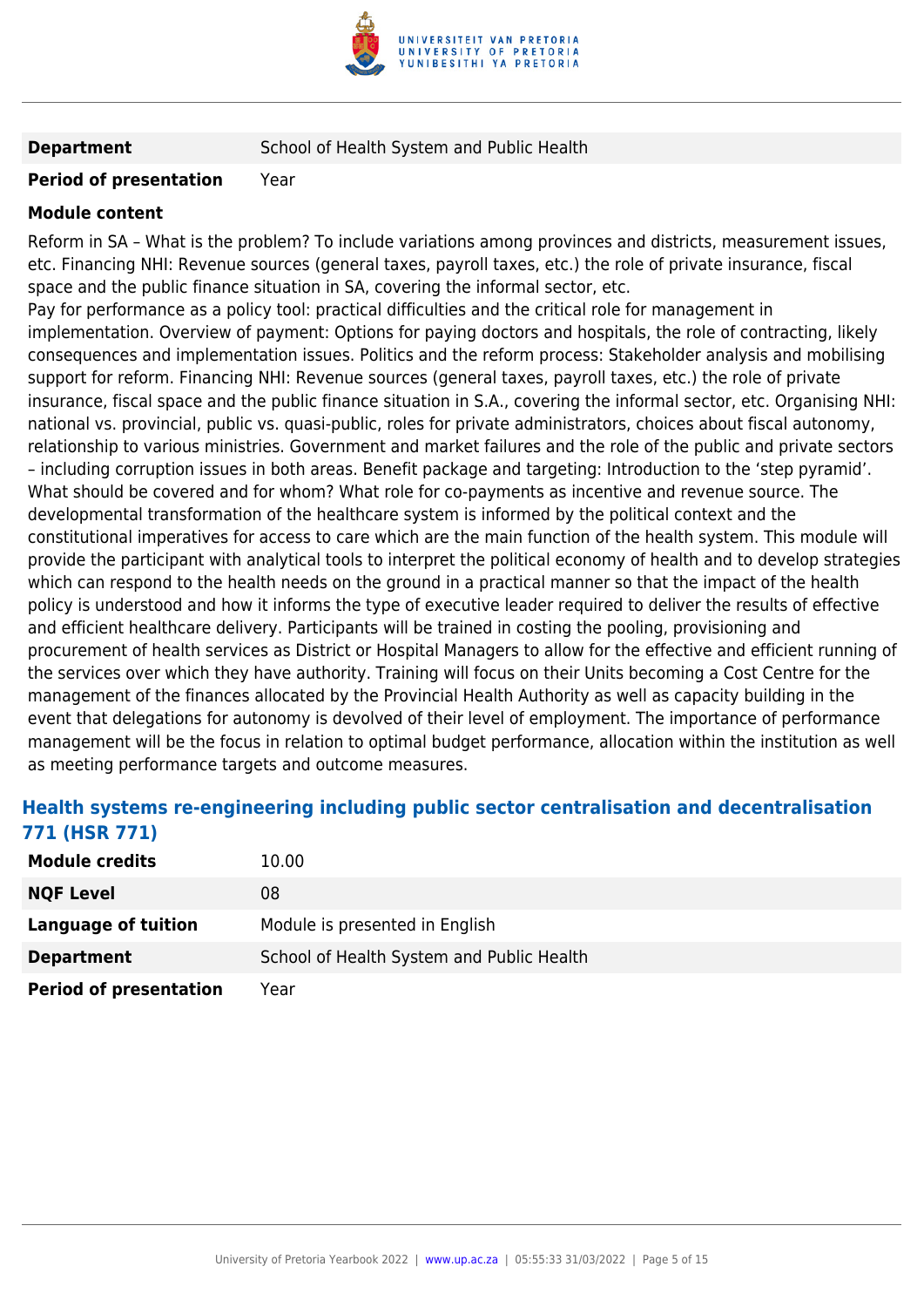

(District) Health systems (and hospital) re-engineering including public sector centralisation and decentralisation.

The re-engineering of the health system is one of the key pillars of the SAELPH programme with focus on improvement of services in the DHS. The new thrust of the national DOH with PHC as a key focus requires a new type of health leader who can understand the central role of PHC in a future equitable and efficient healthcare system. This module will assist to reshape the thinking of public health leaders towards building sound foundation strategies for the delivery of essential healthcare services primarily at the DHS level and its impact on the overall healthcare system. Development of a decentralisation case – a South African example focused on a district as the 'man in the middle' of the decentralisation process including the need for information, problems of supervision. Understand the international experience in re-engineering public sector providers, with special emphasis on PHC and how they will function in a future NHI.

#### **Executive leadership in health (including responsible leadership) 771 (LHE 771)**

| <b>Module credits</b>         | 10.00                                     |
|-------------------------------|-------------------------------------------|
| <b>NQF Level</b>              | 08                                        |
| Language of tuition           | Module is presented in English            |
| <b>Department</b>             | School of Health System and Public Health |
| <b>Period of presentation</b> | Year                                      |

#### **Module content**

The application of the principles of Executive Leadership in the health sector will be examined with focus on several modalities of leadership including meta-leadership with a focus on examining why its application by health leaders are met with so much difficulty. The challenges which prevail in the pilot districts for the National Health Insurance will be analysed. Participants will be expected to do precourse reading in preparation for the module as well as a postmodule assignment which may include the writing up and development of a strategic plan with a focus on executive leadership principles. Application of responsible leadership strategies in to the public health sector. The focus on contemporary views of responsible leadership in South Africa and measures to redress the shortcomings in taking responsibility and being accountable for your actions. What is the vision for responsible leadership on the horizon in the next 5 to 15 years and how can a health manager reposition his/her thinking to meet the demands and the role they are to play in the new NHI funded system in the position they presently occupy. What does it mean to lead in a responsible manner be it at district, provincial or national level. This will include the call for courageous scholarship and strategies to lead collectively in a responsible manner.

| <b>Module credits</b>         | 5.00                                      |
|-------------------------------|-------------------------------------------|
| <b>NQF Level</b>              | 08                                        |
| Language of tuition           | Module is presented in English            |
| <b>Department</b>             | School of Health System and Public Health |
| <b>Period of presentation</b> | Year                                      |

#### **Learning in public health 778 (PHM 778)**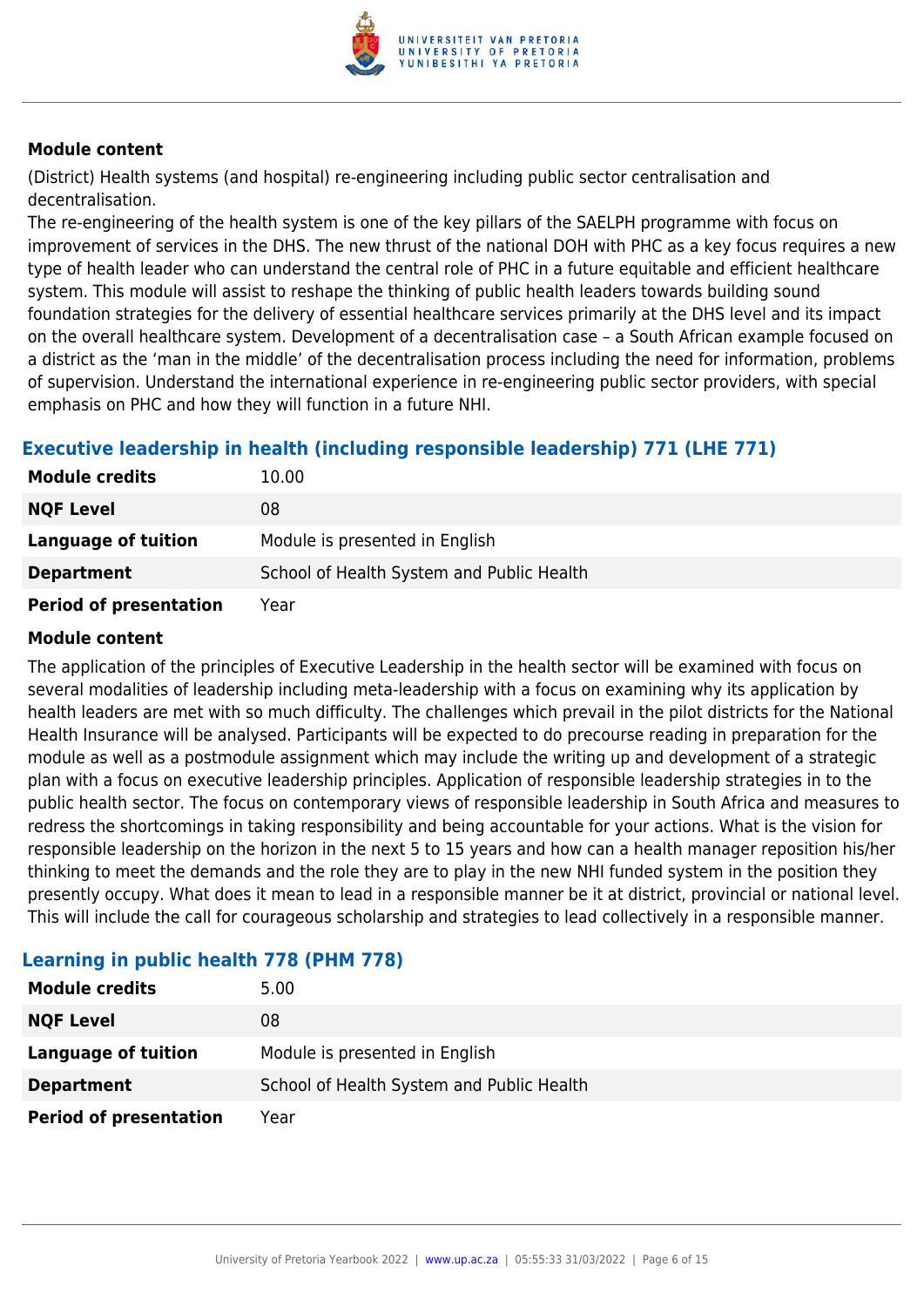

Special introduction to fundamentals in Executive Leadership in health

The emerging student will be taught the fundamentals in executive leadership in healthcare systems which will form the basic platform or foundation for understanding the challenges for application of leadership modalities at the different levels of healthcare service delivery in the public health service and how to begin to think and analyse how the principles of executive leadership at their level of appointment can improve health service delivery.

### **Elective modules**

#### **Strategic human resources and management performance 772 (HRM 772)**

| <b>Module credits</b>         | 10.00                                     |
|-------------------------------|-------------------------------------------|
| <b>NQF Level</b>              | 08                                        |
| Language of tuition           | Module is presented in English            |
| <b>Department</b>             | School of Health System and Public Health |
| <b>Period of presentation</b> | Year                                      |

#### **Module content**

Participants will be taught the critical importance of human resource development and management strategies required for an effective district healthcare system which is required for an effective NHI-based healthcare system. HR planning, forecasting, analysis, implementation and evaluation processes will be integrated into service delivery target achievement. The different types of human resources and their roles for effective service delivery in working in an integrated healthcare system will be used in case studies developed in the SA health context.

#### **Health informatics, monitoring and evaluation 772 (MEH 772)**

| <b>Module credits</b>         | 10.00                                     |
|-------------------------------|-------------------------------------------|
| <b>NQF Level</b>              | 08                                        |
| Language of tuition           | Module is presented in English            |
| <b>Department</b>             | School of Health System and Public Health |
| <b>Period of presentation</b> | Year                                      |

#### **Module content**

Participants will be taught the importance of evidence-based public health and how to use health data, interpret the data, use the data for planning and for evaluation. The critical importance of how to strategically monitor and evaluate all programmes and systems, as well as how practical leadership requires in-depth knowledge of how to use review systems for forward planning. The use of knowledge management modalities will be used in health planning and participants will be required to design a Monitoring and Evaluation system that can be used at their workplace for better results in healthcare delivery.

#### **Policy practice seminar 771 (PPS 771)**

**Module credits** 5.00

| <b>Module credits</b> |  |
|-----------------------|--|
|-----------------------|--|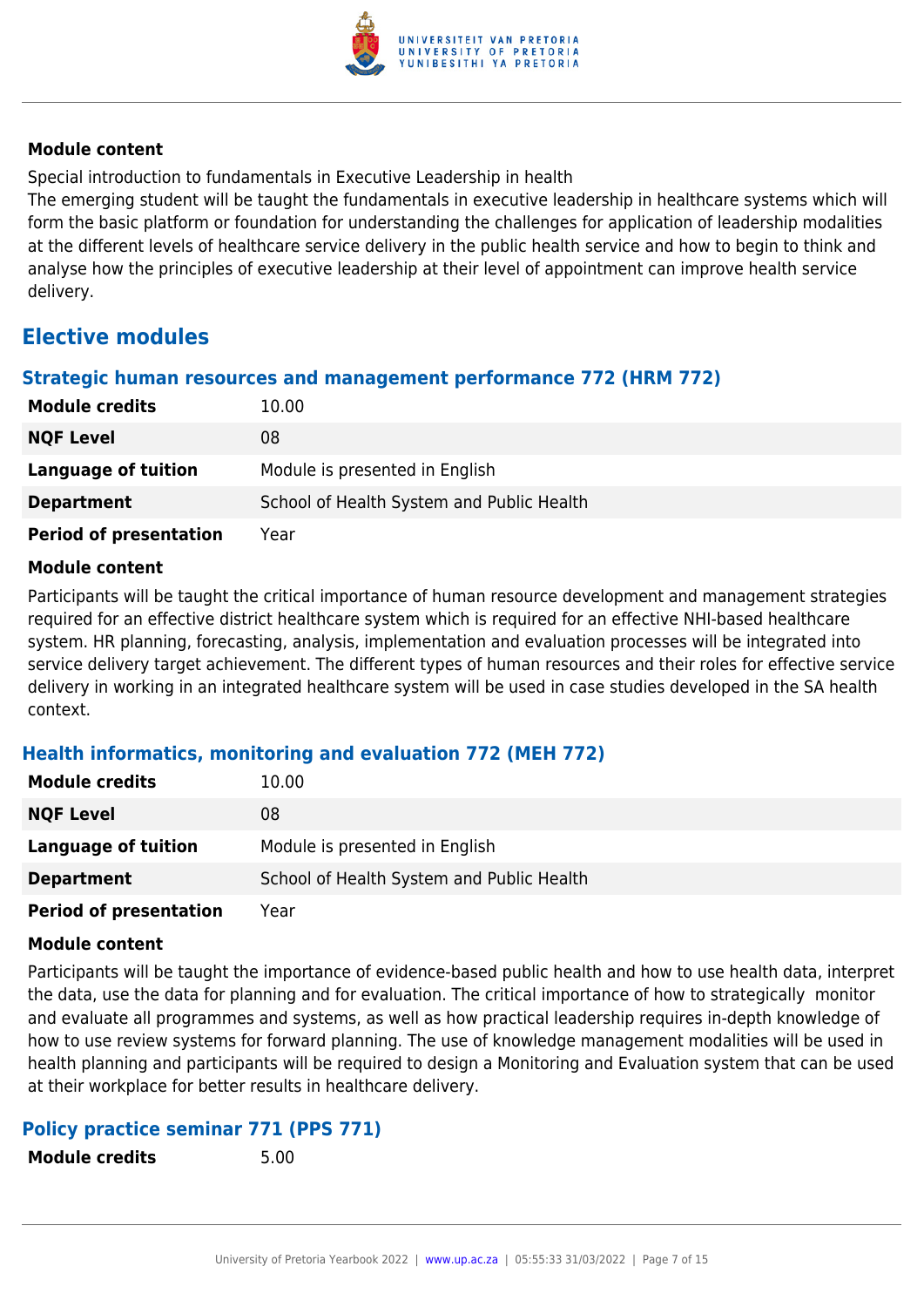

| <b>NQF Level</b>              | 08                                        |
|-------------------------------|-------------------------------------------|
| Language of tuition           | Module is presented in English            |
| <b>Department</b>             | School of Health System and Public Health |
| <b>Period of presentation</b> | Year                                      |

The fundamentals of health policy practice implementation will be discussed and methods of analysis will be linked to how the best effective health policy processes can be structured to respond to the health needs. The policy chain from inception to implementation will be analysed to establish why SA health policies, which are rated as very good, never gets implemented and where they are implemented, the results are less than optimal. How can policy practice assist executive leaders in health to work smarter, with fewer resources and achieve greater results for effective service delivery. The role of the community in the policy development and practice process will analysed to see what lessons can be learned to cut down on bureaucracy and red tape.

#### **Implementation of quality improvement modalities (strategies) in the health system 772 (QIM 772)**

| <b>Module credits</b>         | 10.00                                     |
|-------------------------------|-------------------------------------------|
| <b>NQF Level</b>              | 08                                        |
| <b>Language of tuition</b>    | Module is presented in English            |
| <b>Department</b>             | School of Health System and Public Health |
| <b>Period of presentation</b> | Year                                      |

#### **Module content**

Participants will be required to identify the current quality challenges at their place of work and develop an advanced quality improvement strategic plan which they can implement. The plan must respond to the recent audit of facilities conducted by the Department of Health. Participants will be required upon returning to their place of work to implement the plan and after 6 months report on the results and what improvements had occurred as a result of their plans. The key factors to be addressed include waiting times, availability of medication, cleanliness of facilities, the long queues and patient satisfaction. Participants will be taught quality improvement strategies related to executive leadership, learning and organisational change.

#### **Strategic financial management in health 771 (SFM 771)**

| <b>Module credits</b>         | 10.00                                     |
|-------------------------------|-------------------------------------------|
| <b>NQF Level</b>              | 08                                        |
| Language of tuition           | Module is presented in English            |
| <b>Department</b>             | School of Health System and Public Health |
| <b>Period of presentation</b> | Year                                      |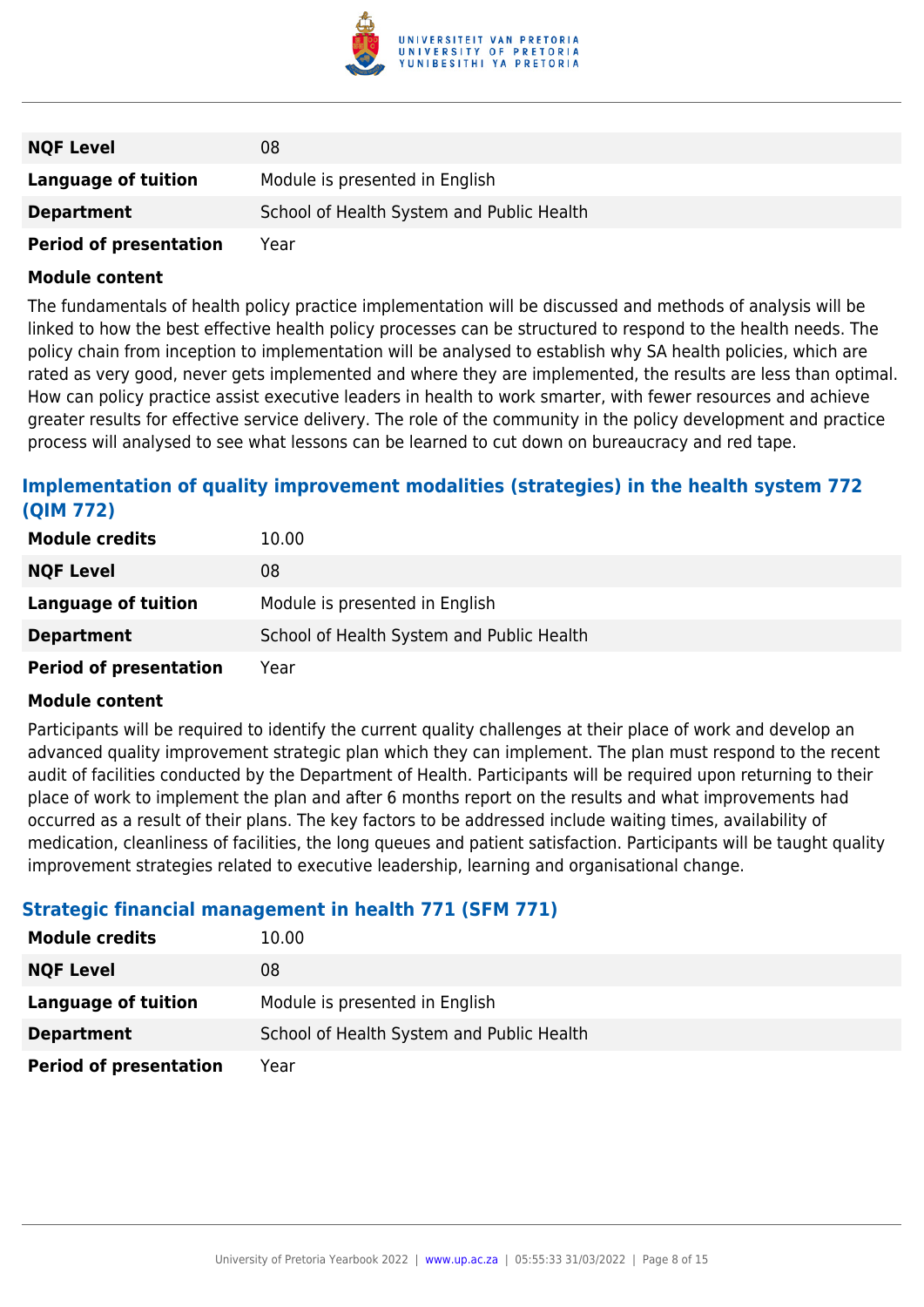

The module will enable the participant to implement strategies which are practical and implementable in the workplace taking into consideration the complexities and challenges prudent and well thought through financial management strategies which not only addresses the current financial problems but provides for visionary thinking in its application towards a more equitable healthcare delivery system. The importance of adequate skills required for an efficient National Health Insurance will be the focus and participants will be required to develop strategic financial plans based on their workplace objectives so that practical solutions can be developed that is within budget and which are affordable.

#### **Strategic marketing (and communication) in health 771 (SMH 771)**

| <b>Module credits</b>         | 5.00                                      |
|-------------------------------|-------------------------------------------|
| <b>NQF Level</b>              | 08                                        |
| Language of tuition           | Module is presented in English            |
| <b>Department</b>             | School of Health System and Public Health |
| <b>Period of presentation</b> | Year                                      |

#### **Module content**

The module will enable the participant to create a messaging strategy that can be used in all marketing materials. To develop a marketing programme appropriate for the target audience using the most effective possibilities such as public relations, advertising, website (and other internet platforms), promotional seminars, conferences and trade booth opportunities, downloadable materials, direct marketing (offline and online), packaging, event sponsorships and merchandising promotions. The participant will be taught the skills to develop a communications programme that complements the marketing programme and provides timely and comprehensive internal, external and strategic communications initiatives in an integrated approach. One of the key issues will be the level of the health message and whether it makes an impact on the improvement of uptake of healthcare services.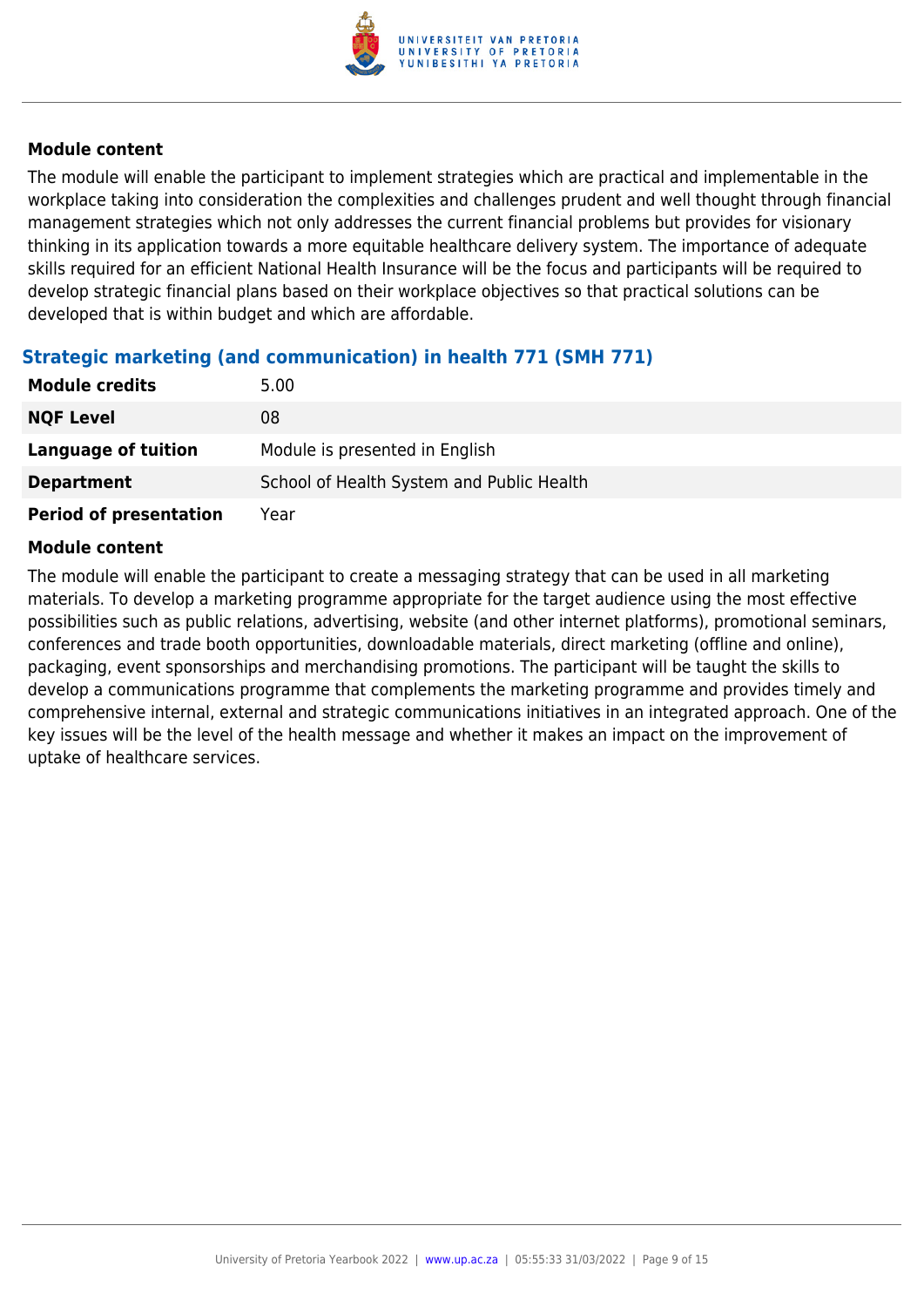

### Curriculum: Final year

**Minimum credits: 120**

### **Core modules**

#### **Complex problem-solving and negotiating, coherence and coordination 771 (CCC 771)**

| <b>Module credits</b>         | 10.00                                     |
|-------------------------------|-------------------------------------------|
| <b>NQF Level</b>              | 08                                        |
| <b>Prerequisites</b>          | No prerequisites.                         |
| <b>Language of tuition</b>    | Module is presented in English            |
| <b>Department</b>             | School of Health System and Public Health |
| <b>Period of presentation</b> | Year                                      |

#### **Module content**

The public health leader will be equipped with strategies to address difficult and intractable problems at the workplace and assist health workers to become part of the solution by utilising newly acquired problem-solving skills which will have lasting impact in workplace settings. Negotiating techniques will be analysed for different workplace challenges and its application for greater coherence and coordination in the implementation of policy and effective management of its outcomes to improve service delivery.

#### **Ethics and values in healthcare, organisational behaviour change and strategy in health 771 (EOC 771)**

| <b>Module credits</b>         | 10.00                                     |
|-------------------------------|-------------------------------------------|
| <b>NQF Level</b>              | 08                                        |
| <b>Prerequisites</b>          | No prerequisites.                         |
| Language of tuition           | Module is presented in English            |
| <b>Department</b>             | School of Health System and Public Health |
| <b>Period of presentation</b> | Year                                      |

#### **Module content**

The delivery of healthcare services require high ethical values and standards to promote quality of life which improve patient outcomes. The innovative and creative leader in the health sector will be provided with skills in dealing with organisational behaviour patterns which influence behaviour change and policy strategy. The module will focus on the difficulties in changing workplace behaviour and mechanisms of how to sustain change strategies which are workable and enabling.

#### **Health system and transformation policy (political analysis, strategy and finance options) 771 (HPF 771)**

| <b>Module credits</b>      | 10.00                          |
|----------------------------|--------------------------------|
| <b>NQF Level</b>           | 08                             |
| <b>Language of tuition</b> | Module is presented in English |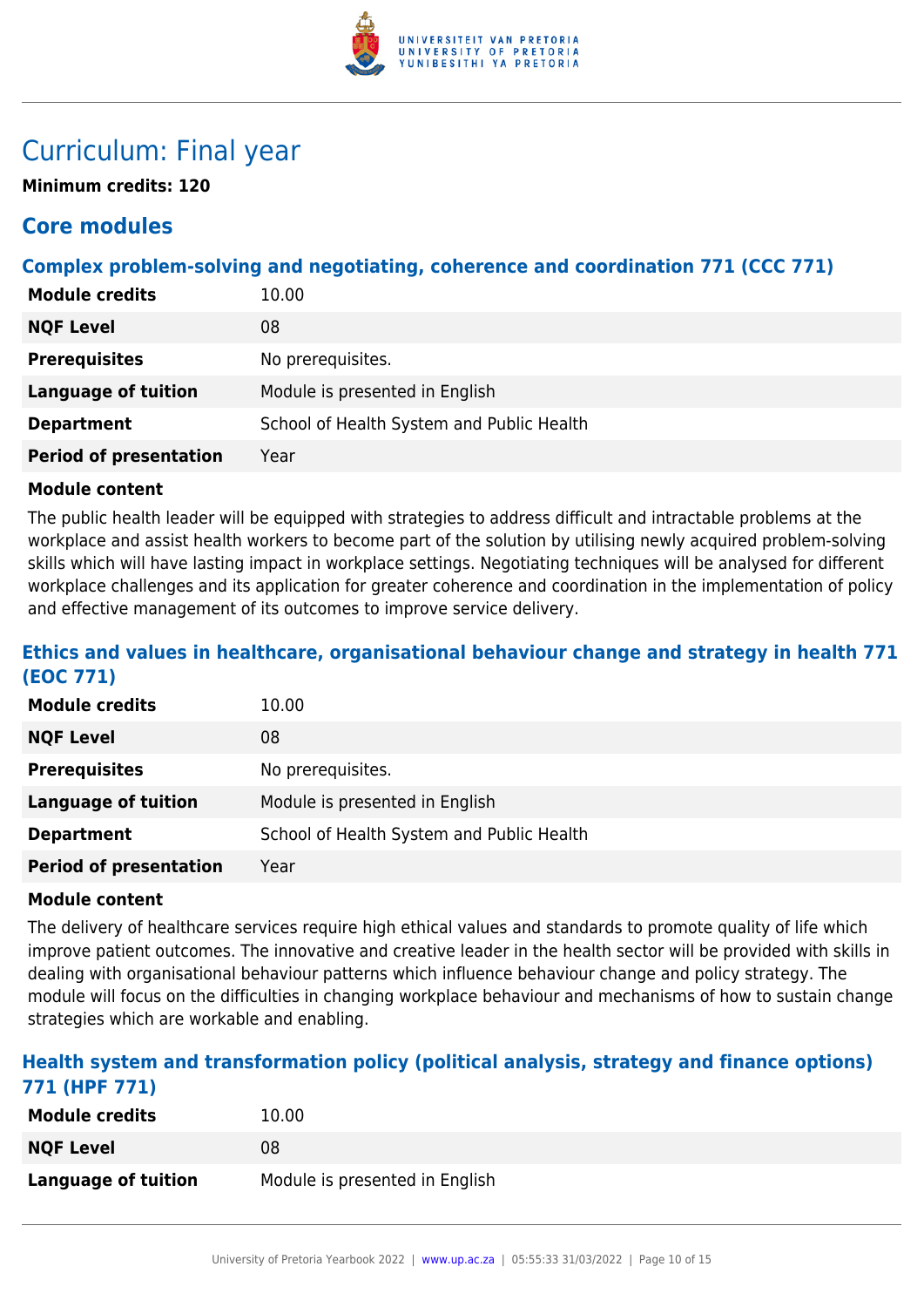

**Department** School of Health System and Public Health

#### **Period of presentation** Year

#### **Module content**

Reform in SA – What is the problem? To include variations among provinces and districts, measurement issues, etc. Financing NHI: Revenue sources (general taxes, payroll taxes, etc.) the role of private insurance, fiscal space and the public finance situation in SA, covering the informal sector, etc.

Pay for performance as a policy tool: practical difficulties and the critical role for management in implementation. Overview of payment: Options for paying doctors and hospitals, the role of contracting, likely consequences and implementation issues. Politics and the reform process: Stakeholder analysis and mobilising support for reform. Financing NHI: Revenue sources (general taxes, payroll taxes, etc.) the role of private insurance, fiscal space and the public finance situation in S.A., covering the informal sector, etc. Organising NHI: national vs. provincial, public vs. quasi-public, roles for private administrators, choices about fiscal autonomy, relationship to various ministries. Government and market failures and the role of the public and private sectors – including corruption issues in both areas. Benefit package and targeting: Introduction to the 'step pyramid'. What should be covered and for whom? What role for co-payments as incentive and revenue source. The developmental transformation of the healthcare system is informed by the political context and the constitutional imperatives for access to care which are the main function of the health system. This module will provide the participant with analytical tools to interpret the political economy of health and to develop strategies which can respond to the health needs on the ground in a practical manner so that the impact of the health policy is understood and how it informs the type of executive leader required to deliver the results of effective and efficient healthcare delivery. Participants will be trained in costing the pooling, provisioning and procurement of health services as District or Hospital Managers to allow for the effective and efficient running of the services over which they have authority. Training will focus on their Units becoming a Cost Centre for the management of the finances allocated by the Provincial Health Authority as well as capacity building in the event that delegations for autonomy is devolved of their level of employment. The importance of performance management will be the focus in relation to optimal budget performance, allocation within the institution as well as meeting performance targets and outcome measures.

#### **Health systems re-engineering including public sector centralisation and decentralisation 771 (HSR 771)**

| <b>Module credits</b>         | 10.00                                     |
|-------------------------------|-------------------------------------------|
| <b>NQF Level</b>              | 08                                        |
| Language of tuition           | Module is presented in English            |
| <b>Department</b>             | School of Health System and Public Health |
| <b>Period of presentation</b> | Year                                      |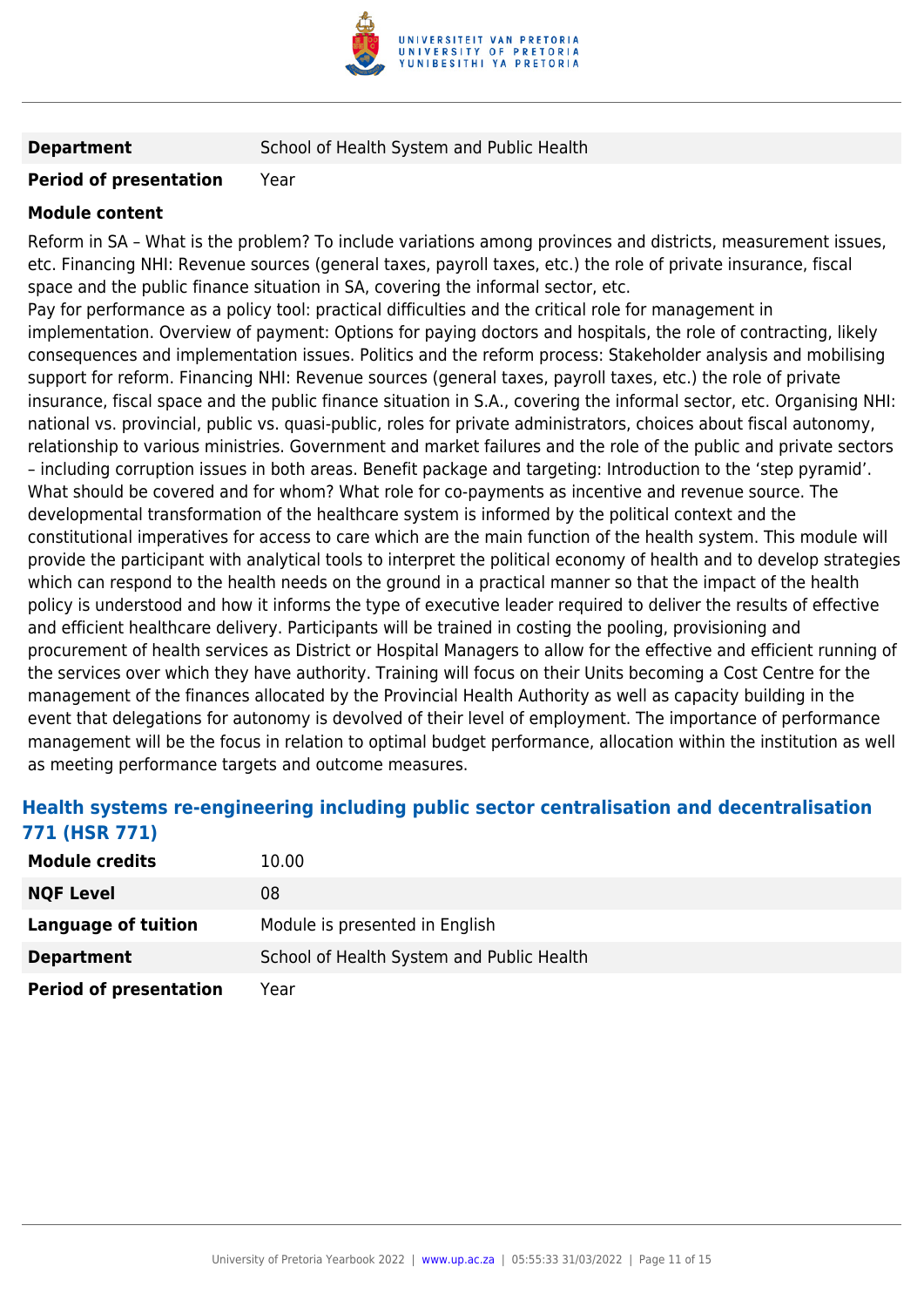

(District) Health systems (and hospital) re-engineering including public sector centralisation and decentralisation.

The re-engineering of the health system is one of the key pillars of the SAELPH programme with focus on improvement of services in the DHS. The new thrust of the national DOH with PHC as a key focus requires a new type of health leader who can understand the central role of PHC in a future equitable and efficient healthcare system. This module will assist to reshape the thinking of public health leaders towards building sound foundation strategies for the delivery of essential healthcare services primarily at the DHS level and its impact on the overall healthcare system. Development of a decentralisation case – a South African example focused on a district as the 'man in the middle' of the decentralisation process including the need for information, problems of supervision. Understand the international experience in re-engineering public sector providers, with special emphasis on PHC and how they will function in a future NHI.

#### **Executive leadership in health (including responsible leadership) 771 (LHE 771)**

| <b>Module credits</b>         | 10.00                                     |
|-------------------------------|-------------------------------------------|
| <b>NQF Level</b>              | 08                                        |
| Language of tuition           | Module is presented in English            |
| <b>Department</b>             | School of Health System and Public Health |
| <b>Period of presentation</b> | Year                                      |

#### **Module content**

The application of the principles of Executive Leadership in the health sector will be examined with focus on several modalities of leadership including meta-leadership with a focus on examining why its application by health leaders are met with so much difficulty. The challenges which prevail in the pilot districts for the National Health Insurance will be analysed. Participants will be expected to do precourse reading in preparation for the module as well as a postmodule assignment which may include the writing up and development of a strategic plan with a focus on executive leadership principles. Application of responsible leadership strategies in to the public health sector. The focus on contemporary views of responsible leadership in South Africa and measures to redress the shortcomings in taking responsibility and being accountable for your actions. What is the vision for responsible leadership on the horizon in the next 5 to 15 years and how can a health manager reposition his/her thinking to meet the demands and the role they are to play in the new NHI funded system in the position they presently occupy. What does it mean to lead in a responsible manner be it at district, provincial or national level. This will include the call for courageous scholarship and strategies to lead collectively in a responsible manner.

| <b>Module credits</b>         | 5.00                                      |
|-------------------------------|-------------------------------------------|
| <b>NQF Level</b>              | 08                                        |
| Language of tuition           | Module is presented in English            |
| <b>Department</b>             | School of Health System and Public Health |
| <b>Period of presentation</b> | Year                                      |

#### **Learning in public health 778 (PHM 778)**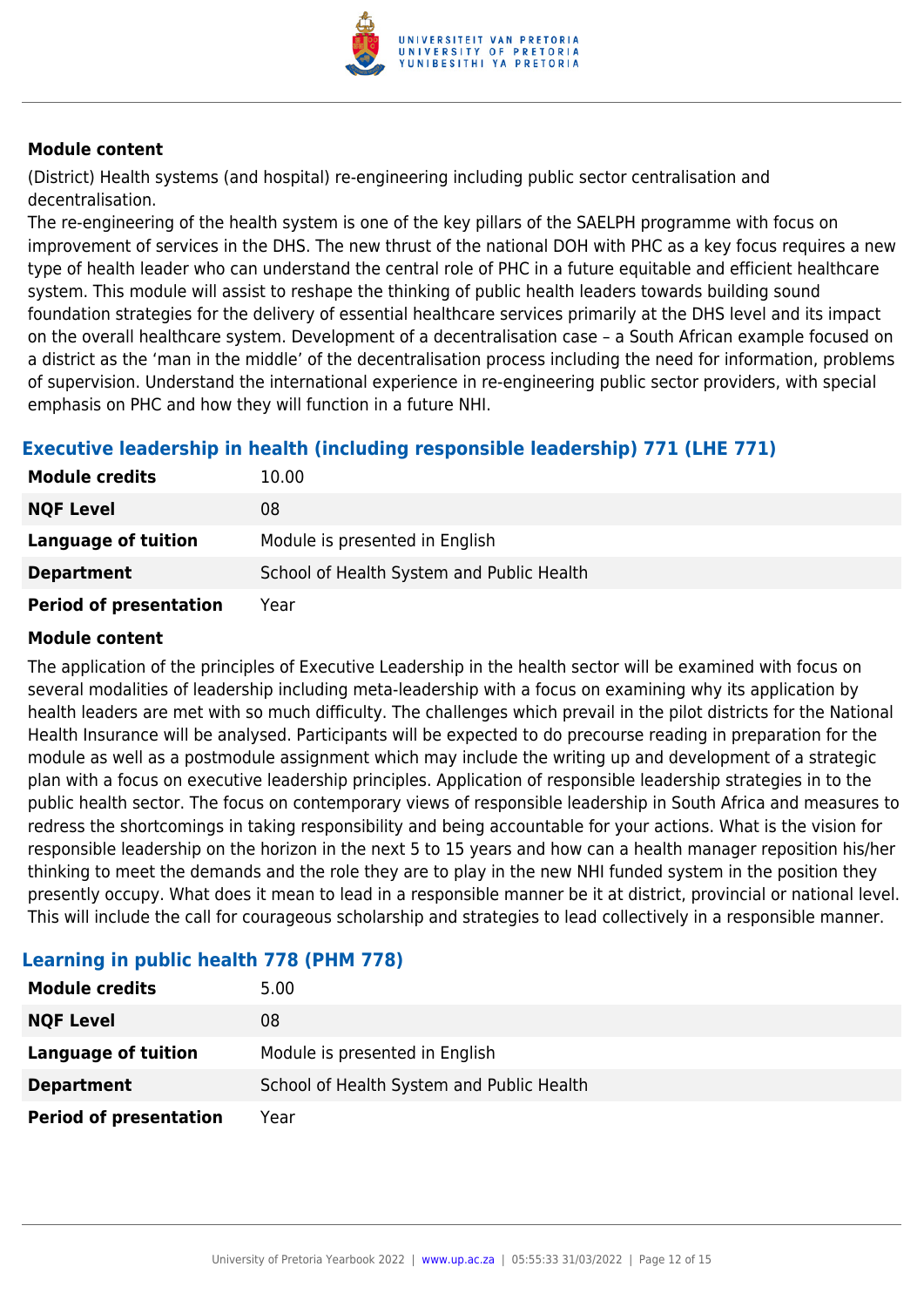

Special introduction to fundamentals in Executive Leadership in health

The emerging student will be taught the fundamentals in executive leadership in healthcare systems which will form the basic platform or foundation for understanding the challenges for application of leadership modalities at the different levels of healthcare service delivery in the public health service and how to begin to think and analyse how the principles of executive leadership at their level of appointment can improve health service delivery.

### **Elective modules**

#### **Strategic human resources and management performance 772 (HRM 772)**

| <b>Module credits</b>         | 10.00                                     |
|-------------------------------|-------------------------------------------|
| <b>NQF Level</b>              | 08                                        |
| Language of tuition           | Module is presented in English            |
| <b>Department</b>             | School of Health System and Public Health |
| <b>Period of presentation</b> | Year                                      |

#### **Module content**

Participants will be taught the critical importance of human resource development and management strategies required for an effective district healthcare system which is required for an effective NHI-based healthcare system. HR planning, forecasting, analysis, implementation and evaluation processes will be integrated into service delivery target achievement. The different types of human resources and their roles for effective service delivery in working in an integrated healthcare system will be used in case studies developed in the SA health context.

#### **Health informatics, monitoring and evaluation 772 (MEH 772)**

| <b>Module credits</b>         | 10.00                                     |
|-------------------------------|-------------------------------------------|
| <b>NQF Level</b>              | 08                                        |
| Language of tuition           | Module is presented in English            |
| <b>Department</b>             | School of Health System and Public Health |
| <b>Period of presentation</b> | Year                                      |

#### **Module content**

Participants will be taught the importance of evidence-based public health and how to use health data, interpret the data, use the data for planning and for evaluation. The critical importance of how to strategically monitor and evaluate all programmes and systems, as well as how practical leadership requires in-depth knowledge of how to use review systems for forward planning. The use of knowledge management modalities will be used in health planning and participants will be required to design a Monitoring and Evaluation system that can be used at their workplace for better results in healthcare delivery.

#### **Policy practice seminar 771 (PPS 771)**

**Module credits** 5.00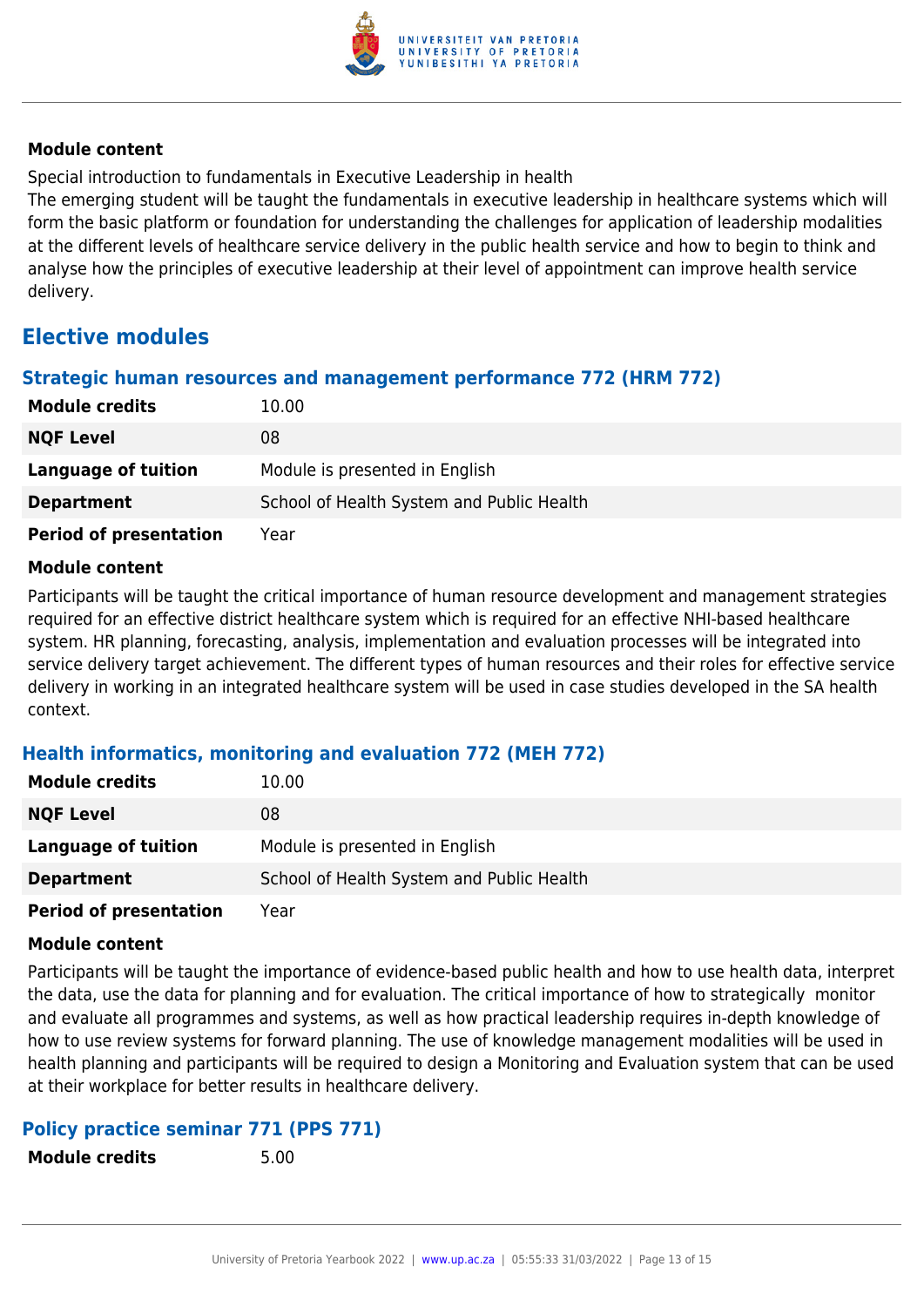

| <b>NQF Level</b>              | 08                                        |
|-------------------------------|-------------------------------------------|
| Language of tuition           | Module is presented in English            |
| <b>Department</b>             | School of Health System and Public Health |
| <b>Period of presentation</b> | Year                                      |

The fundamentals of health policy practice implementation will be discussed and methods of analysis will be linked to how the best effective health policy processes can be structured to respond to the health needs. The policy chain from inception to implementation will be analysed to establish why SA health policies, which are rated as very good, never gets implemented and where they are implemented, the results are less than optimal. How can policy practice assist executive leaders in health to work smarter, with fewer resources and achieve greater results for effective service delivery. The role of the community in the policy development and practice process will analysed to see what lessons can be learned to cut down on bureaucracy and red tape.

#### **Implementation of quality improvement modalities (strategies) in the health system 772 (QIM 772)**

| <b>Module credits</b>         | 10.00                                     |
|-------------------------------|-------------------------------------------|
| <b>NQF Level</b>              | 08                                        |
| <b>Language of tuition</b>    | Module is presented in English            |
| <b>Department</b>             | School of Health System and Public Health |
| <b>Period of presentation</b> | Year                                      |

#### **Module content**

Participants will be required to identify the current quality challenges at their place of work and develop an advanced quality improvement strategic plan which they can implement. The plan must respond to the recent audit of facilities conducted by the Department of Health. Participants will be required upon returning to their place of work to implement the plan and after 6 months report on the results and what improvements had occurred as a result of their plans. The key factors to be addressed include waiting times, availability of medication, cleanliness of facilities, the long queues and patient satisfaction. Participants will be taught quality improvement strategies related to executive leadership, learning and organisational change.

#### **Strategic financial management in health 771 (SFM 771)**

| <b>Module credits</b>         | 10.00                                     |
|-------------------------------|-------------------------------------------|
| <b>NQF Level</b>              | 08                                        |
| Language of tuition           | Module is presented in English            |
| <b>Department</b>             | School of Health System and Public Health |
| <b>Period of presentation</b> | Year                                      |